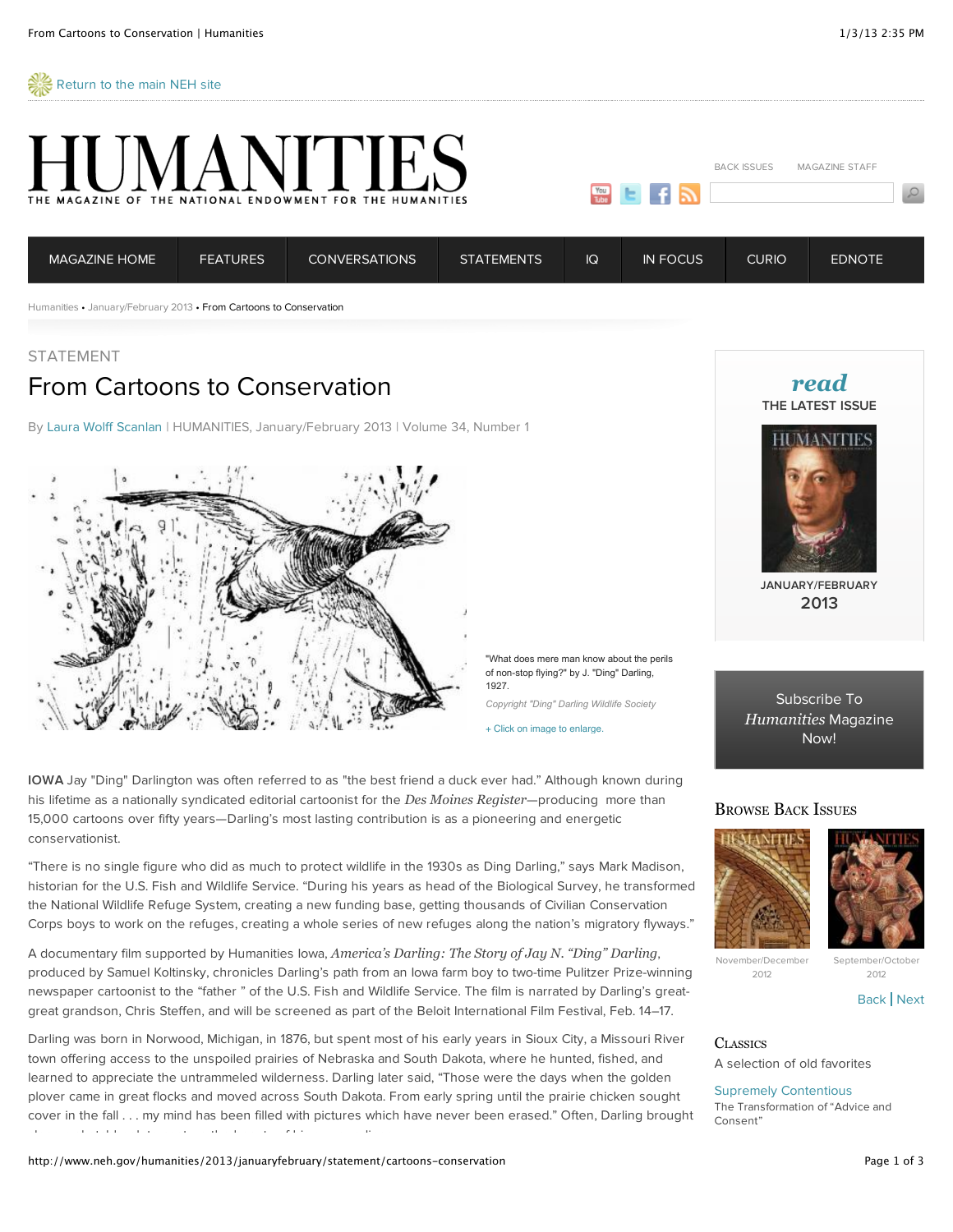#### From Cartoons to Conservation | Humanities 1/3/13 2:35 PM

along a sketchbook to capture the beauty of his surroundings.

Intent on becoming a doctor, Darling studied pre-medicine at Beloit College in Wisconsin. He was temporarily suspended for low grades and for sketching the college's president and all-male faculty in tutus, dancing in a chorus line. It was then that he became known as "Ding," using a contraction of his last name as a pseudonym to escape detection.

After graduating college in 1900, Darling became a cub reporter for the *Sioux City Journal* to earn money for medical school. Assigned to photograph a prominent courtroom attorney, Darling was chased by the angry lawyer who was poised to attack Darling with his cane. Not getting the photograph, and not wanting to fail at his first assignment, Darling retreated to his sketchpad and drew a picture of the lawyer with his menacing cane. The cartoon was printed and became widely popular. And so began Darling's career as an illustrator and editorial cartoonist.

In 1913, Darling was hired by the *Des Moines Register and Leader* at double his *Journal* salary. He began peppering his cartoons with conservation issues. Madison says, "The issues he was concerned about endangered species, human destruction of wildlife, protecting marshes, prairies, wetlands—all these areas that are very vulnerable in the Midwest. His images really convey the conservation message." Darling became more involved in conservation movements, such as the State of Iowa Fish and Game Commission.

By 1934, waterfowl numbers had reached their lowest levels in North America. The Dust Bowl dried up many of the prairie potholes where ducks bred and fed. President Franklin Roosevelt formed a special "Duck Committee," which included Darling, to address the issue. Roosevelt then hired Darling to take over the U.S. Bureau of Biological Survey, the forerunner to today 's U.S. Fish and Wildlife Service. During his short tenure, just twenty months, Darling reorganized the agency, wheedled \$6 million out of Congress to fund forty additional wildlife refuges, and launched the Federal Duck Stamp Program for which he sketched the first image. "When Darling drew the first Duck Stamp in 1934, it raised \$600,000 to acquire critical wetland habitats," says Madison. "Since then, over \$750 million has been raised and more than six million acres of wetlands have been purchased for wildlife."

After resigning from the agency, he returned to the *Des Moines Register*, where he won a second Pulitzer Prize for his cartoons (his first was in 1924), and began spending winters on Captiva Island, Florida, where his days were filled with draw- ing and bird-watching. In 1945, he lobbied President Truman to create the Sanibel National Wildlife Refuge. "The refuge consists of more than 6,400 acres of mangrove forest, submerged seagrass beds, cordgrass marshes, and West Indian hardwood ham- mocks," says Madison. In 1967, the refuge was renamed the J. N. "Ding" Darling National Wildlife Refuge.

| <b>KEYWORDS:</b>                         | Cartoons                                  |           | Conservation Des Moines Register |  | Ding FDR Iowa U.S. Fish And Wildlife Service |                                    |  |
|------------------------------------------|-------------------------------------------|-----------|----------------------------------|--|----------------------------------------------|------------------------------------|--|
|                                          | Wetlands                                  |           |                                  |  |                                              |                                    |  |
| $\left  \right $ Like $\left  \right $ 0 | $\blacktriangleright$ Tweet $\langle 0  $ | Q7 +1 K 0 |                                  |  |                                              | $\equiv$ EMAIL $\Rightarrow$ PRINT |  |
|                                          |                                           |           |                                  |  |                                              |                                    |  |

RELATED STORIES



**Heritage Center**

**[The Gentleman from](http://www.neh.gov/humanities/2009/novemberdecember/conversation/the-gentleman-iowa) Iowa**







**[Time Travels](http://www.neh.gov/humanities/2009/julyaugust/statement/time-travels) [Children of the Dust](http://www.neh.gov/humanities/2012/novemberdecember/feature/children-the-dust) [The Real Mo Yan](http://www.neh.gov/humanities/2011/januaryfebruary/conversation/the-real-mo-yan)**



BY MEREDITH HINDLEY

## [Who Was Westbrook Pegler?](http://www.neh.gov/humanities/2012/marchapril/feature/who-was-westbrook-pegler) The original right-wing takedown artist

BY DAVID WITWER

#### [The Strange Politics of Gertrude](http://www.neh.gov/humanities/2012/marchapril/feature/the-strange-politics-gertrude-stein) **Stein**

Was the den mother of modernism a fascist?

BY BARBARA WILL

### [Friends of Rousseau](http://www.neh.gov/humanities/2012/julyaugust/feature/friends-rousseau)

Some of the people he has influenced don't even realize it.

BY LEO DAMROSCH

### [The Other Jefferson Davis](http://www.neh.gov/humanities/2012/septemberoctober/feature/the-other-jefferson-davis)

The U.S. Capitol, as we know it today, would never have existed without Jefferson Davis.

BY GUY GUGLIOTTA



**CUDOMICLINIC AMERICA**